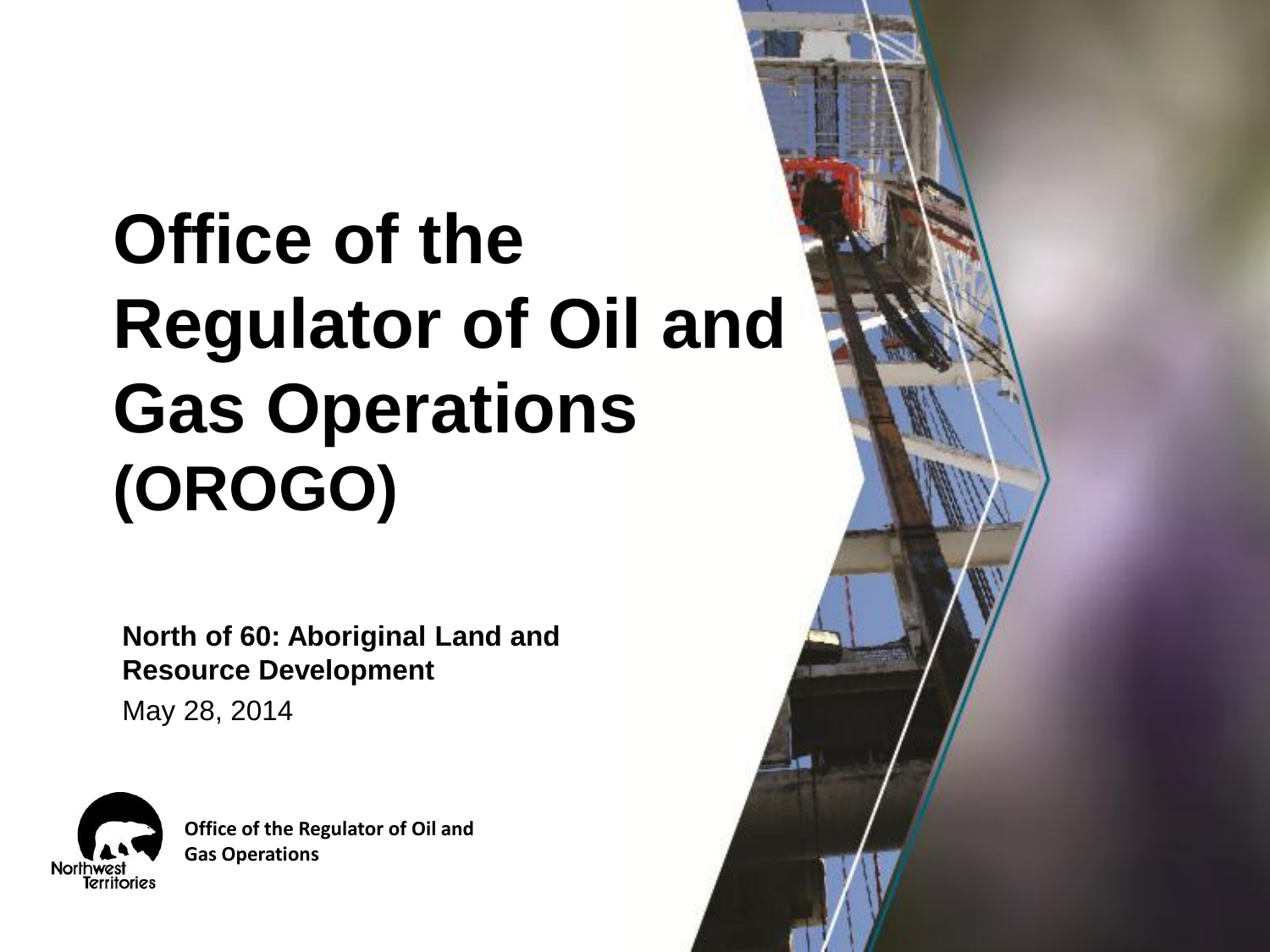

# **Mandate**

OROGO regulates oil and gas operations for the primary purposes of ensuring:

- Safety
- Environmental protection
- Conservation of oil and gas resources

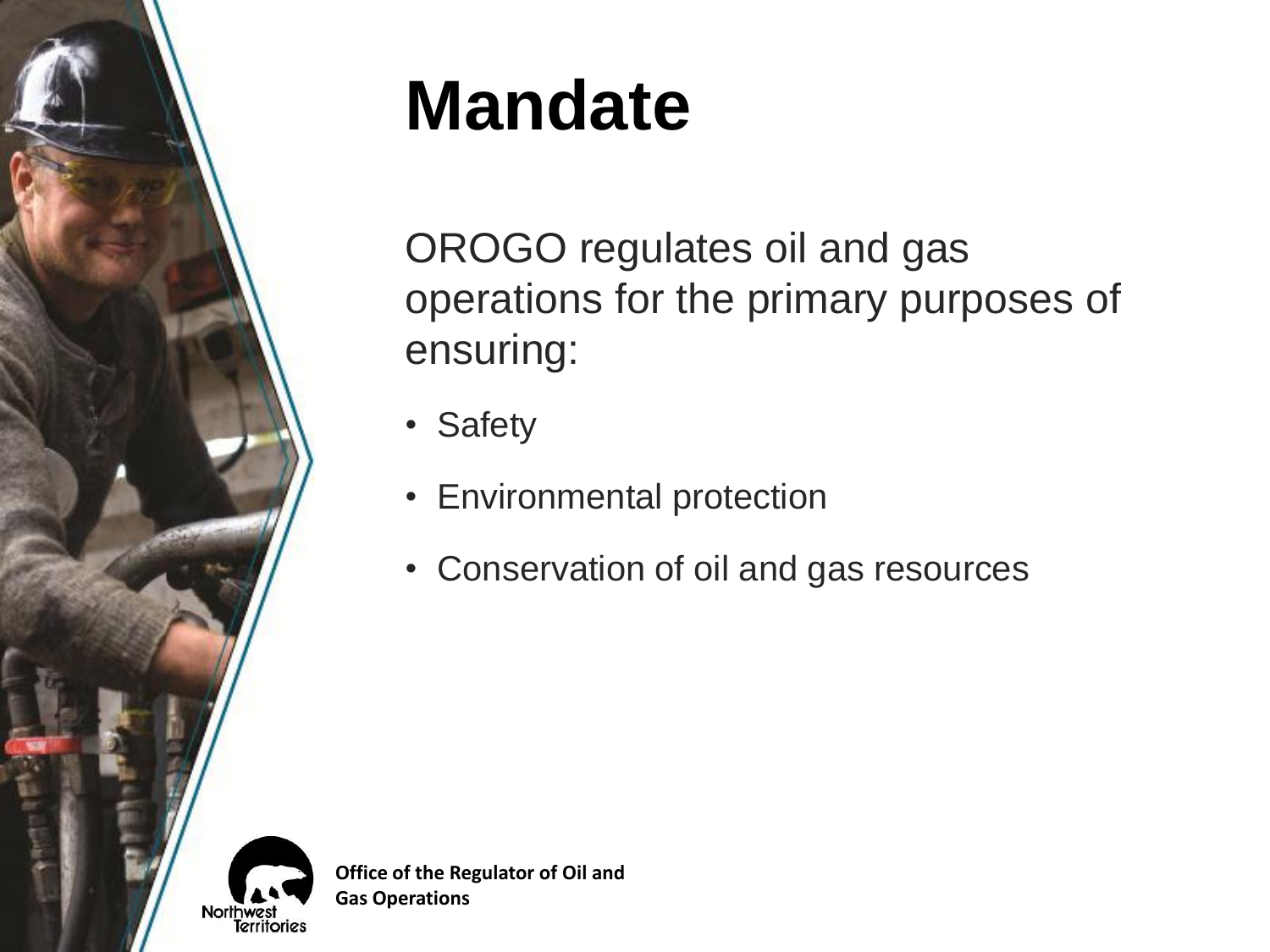

# **Structure**

OROGO is an arm's length unit within the Department of Industry, Tourism and Investment (ITI), operating outside of ITI's regular policy structure and separate from the Mineral and Petroleum Resources unit.

OROGO receives technical support and expertise through service agreements with the Alberta Energy Regulator and the National Energy Board.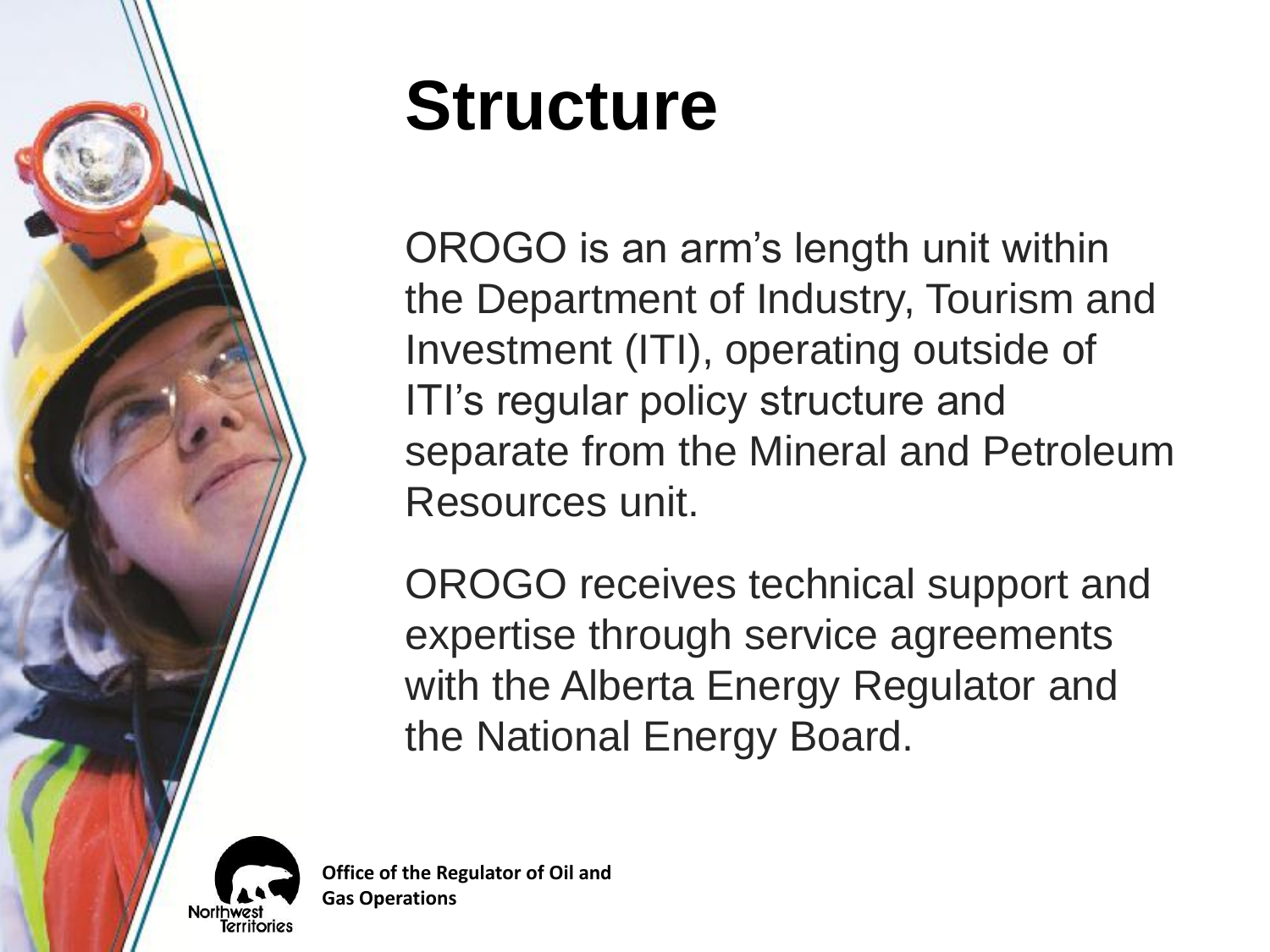# **Structure**



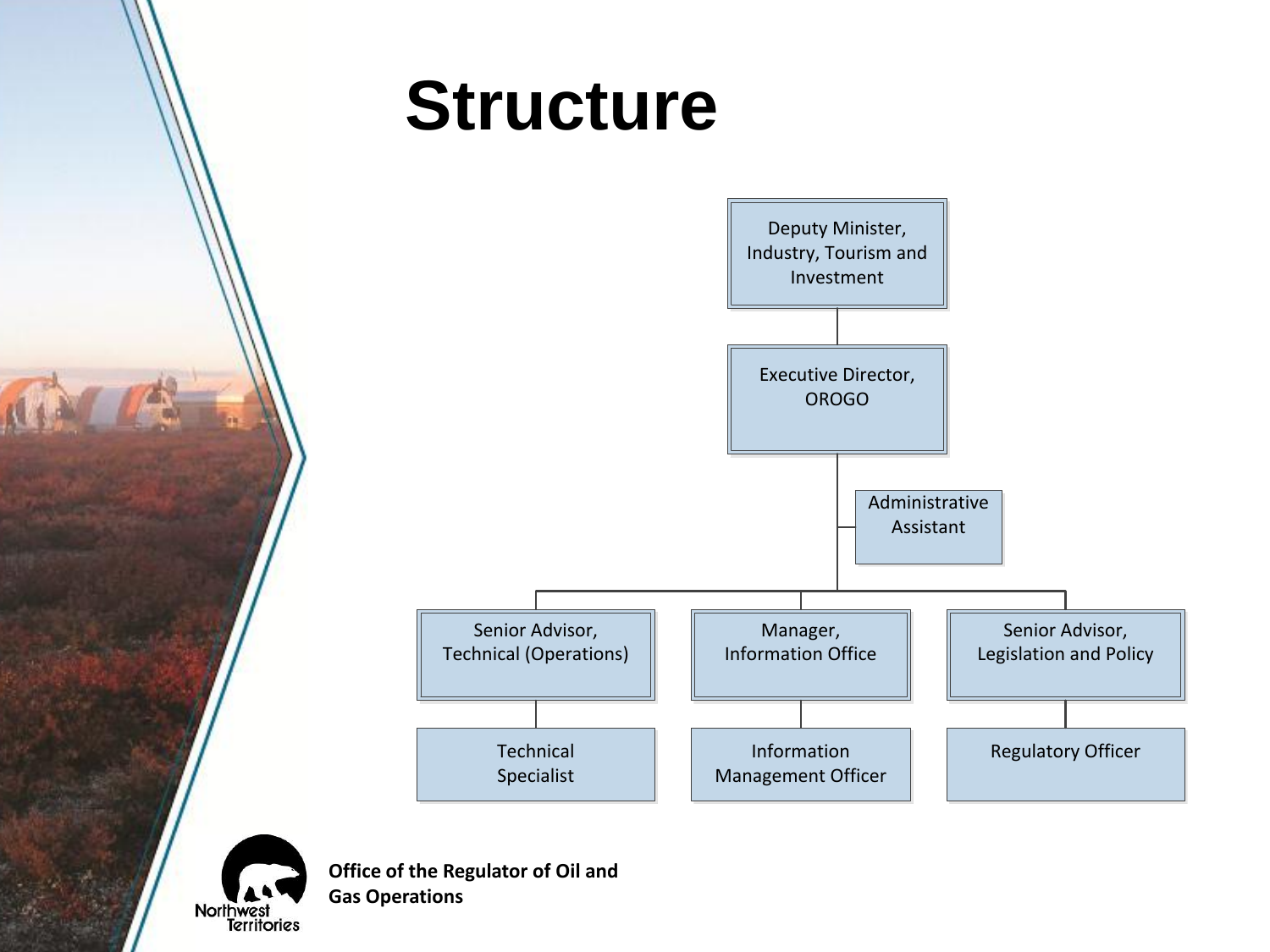# **Areas of Responsibility**

- Northwest Territories (NWT) onshore areas, outside of the Inuvialuit Settlement Region.
- Includes all private lands (including Aboriginal settlement lands).

### **OROGO National Energy Board**

- The Inuvialuit Settlement Region (for 20 years).
- Retained federal lands (such as waste sites and the Norman Wells Proven Area).
- Trans-border/transjurisdictional pipelines and operations which remain.

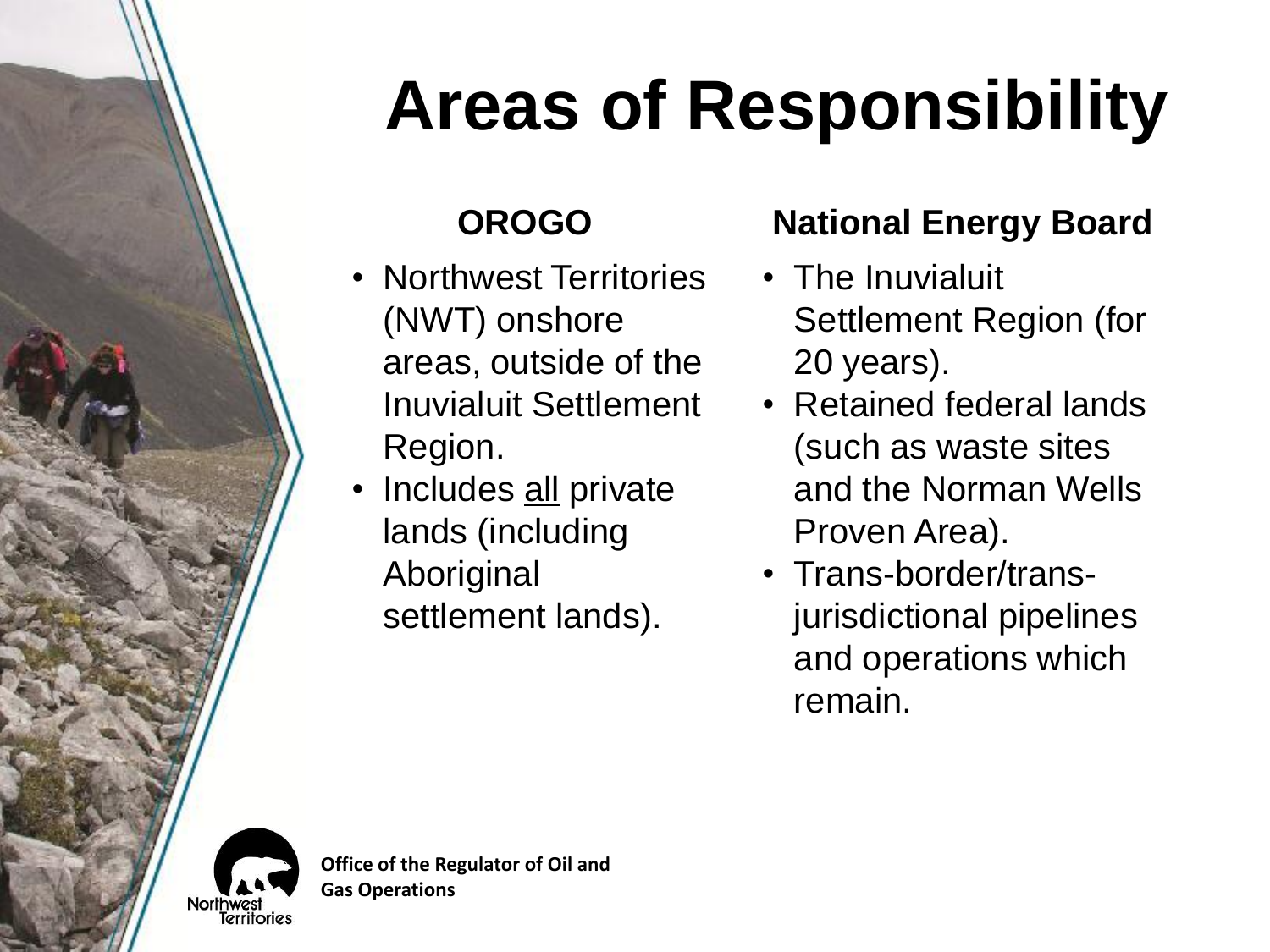# **Legislation**

### *Oil and Gas Operations Act* and the following regulations:

- *Oil and Gas Certificate of Fitness*
- *Oil and Gas Diving*
- *Oil and Gas Drilling and Production*
- *Oil and Gas Geophysical Operations*
- *Oil and Gas Installations*
- *Oil and Gas Operations*
- *Oil and Gas Spills and Debris Liability*

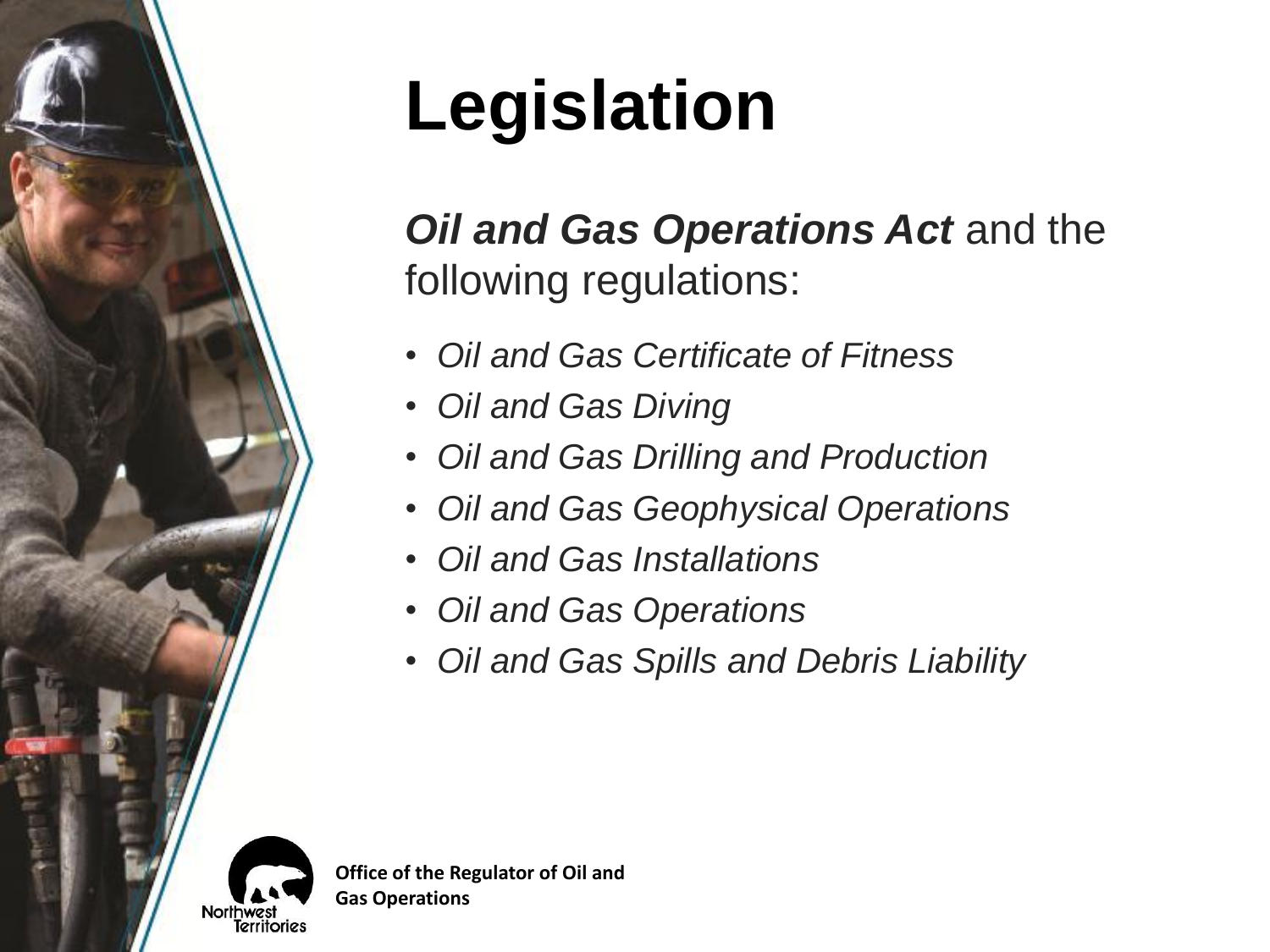

# **OGOA**

OGOA applies to the exploration and drilling for, and the production, conservation, processing and transportation of, oil and gas within the NWT onshore, *including* the ISR.

OGOA provides for licence issuance and authorizations.

OGOA establishes the Regulator, the Chief Conservation Officer (CCO) and the Chief Safety Officer (CSO).

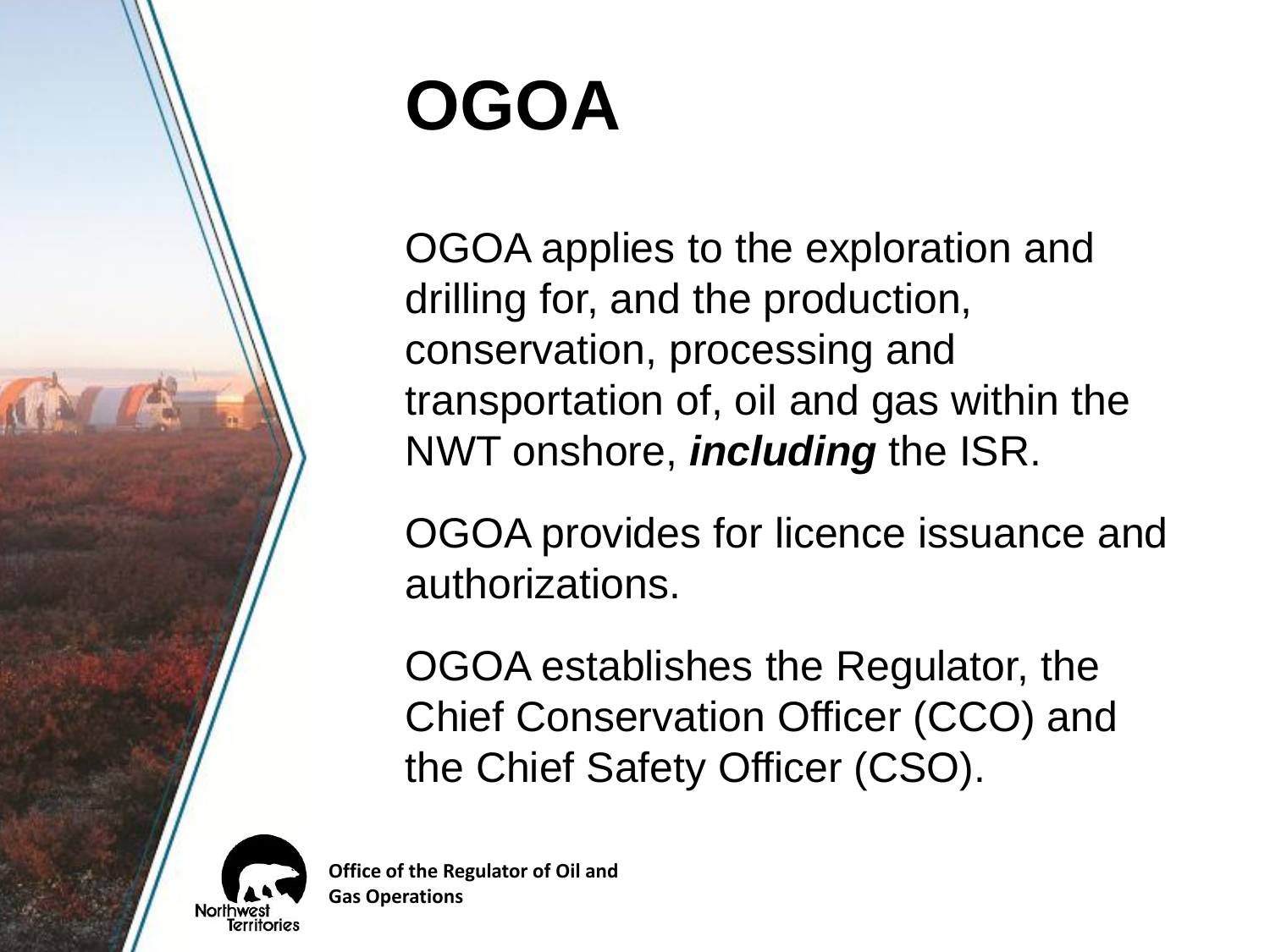# **Northwas** Territories

**Regulations**

### **Oil and Gas Certificate of Fitness Regulations:**

• Regulates fitness certificates issuance.

### **Oil and Gas Drilling and Production Regulations:**

- Sets out Regulator's powers and operator's duties.
- Regulates management systems, applications for authorization, well approval applications and evaluations.
- Regulates equipment and operations.

### **Oil and Gas Geophysical Operations Regulations:**

- Regulates geophysical operations authorization (subsurface measurement or investigation for locating oil or gas, etc.).
- Regulates occupational health and safety in respect of geophysical operations.

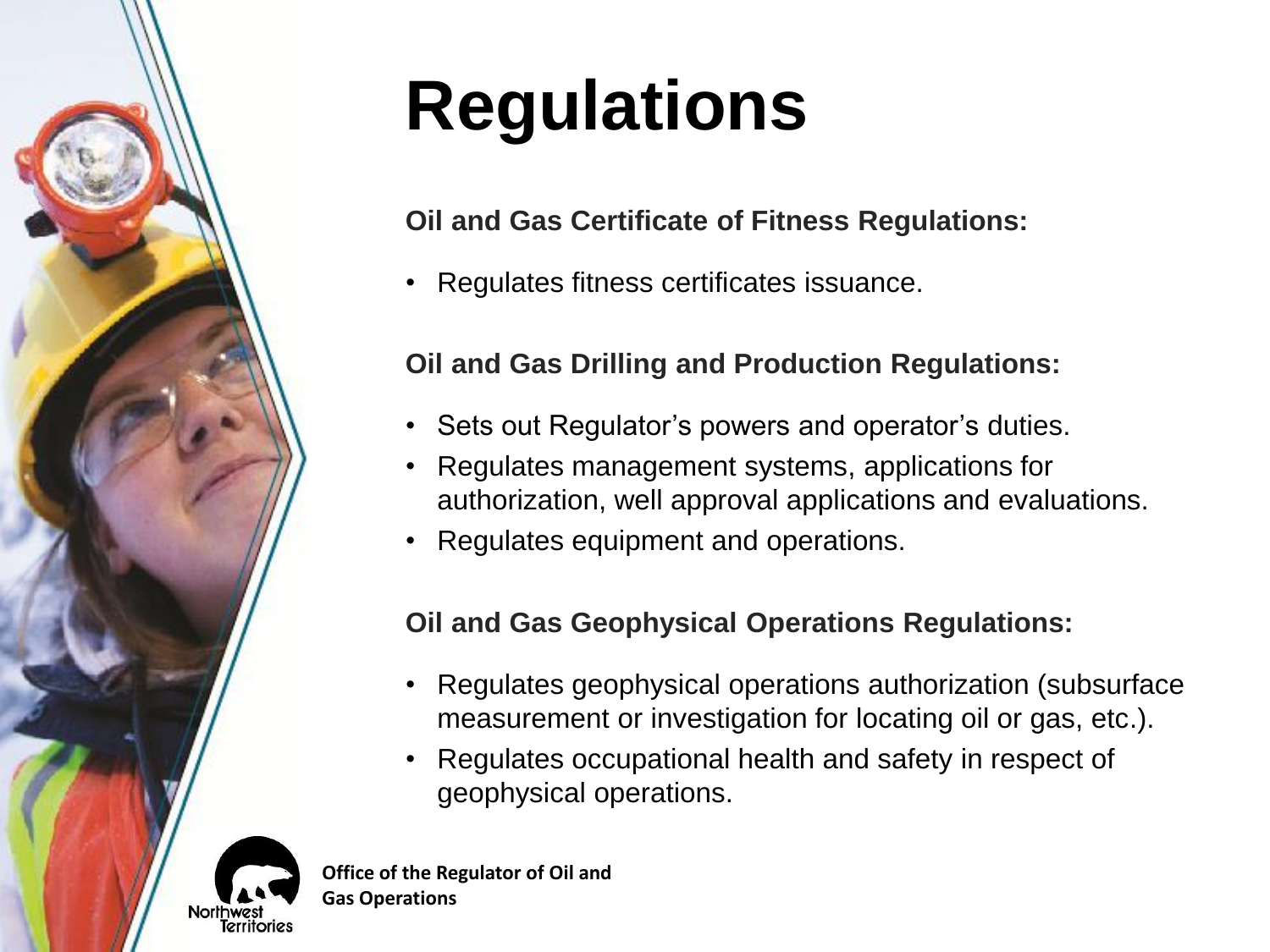# **Regulations (continued)**

### **Oil and Gas Operations Regulations:**

• Sets out requirements for obtaining an operating licence.

### **Oil and Gas Spills and Debris Liability Regulations:**

• Limits liability for the purposes of recovery of loss, damage, costs or expenses.

### **Oil and Gas Diving Regulations:**

• Regulates diving operations carried out in connection with oil and gas exploration and drilling.

### **Oil and Gas Installations Regulations:**

• Regulates design and sets standards for oil and gas installations for the purposes of safety.

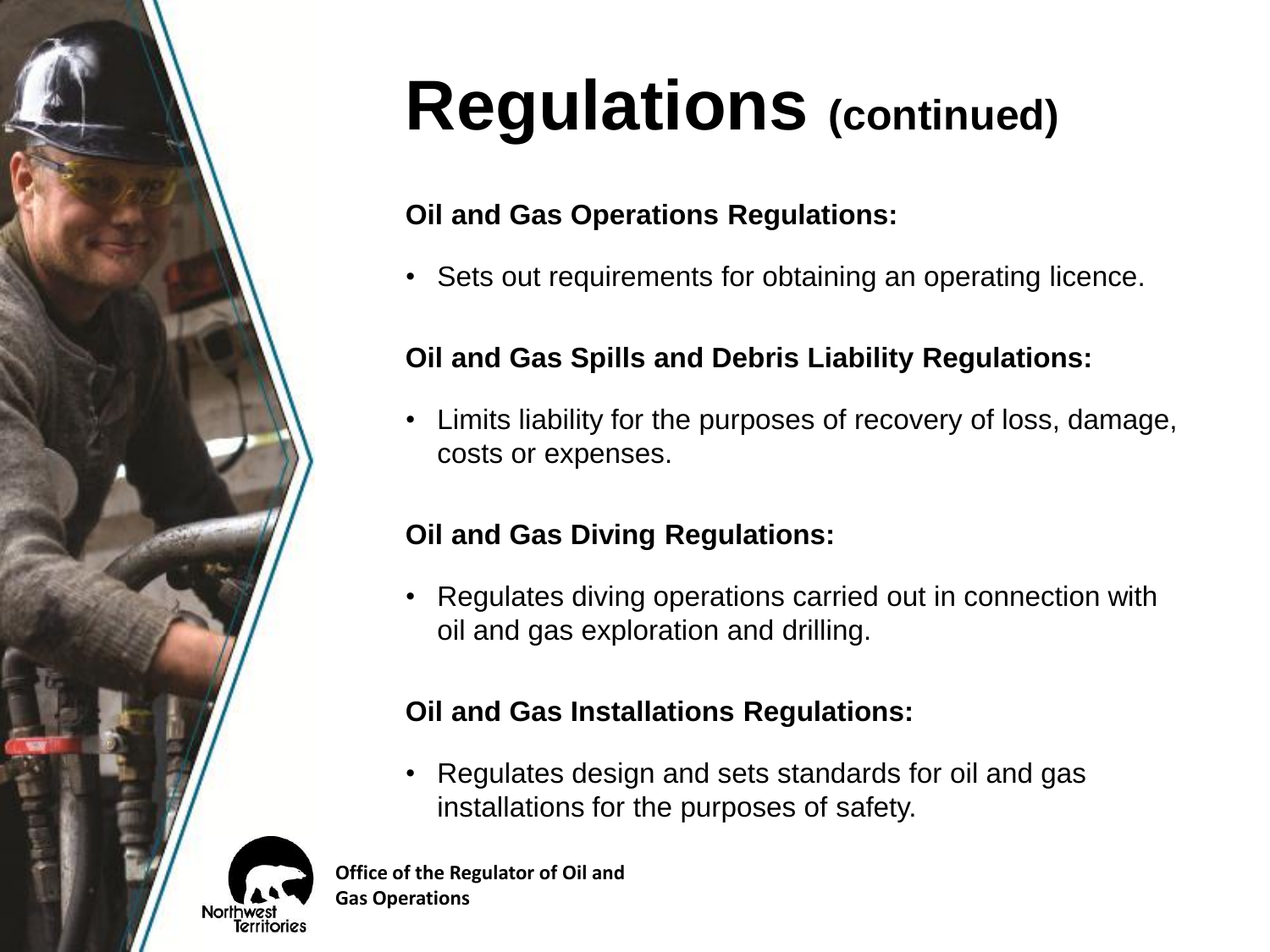# **Activities**

## OROGO:

- Issues operating licences
- Issues authorizations
- Conducts preliminary screenings under the MVRMA
- Conducts inspections and incident response

and carries out other duties as required by the legislation.